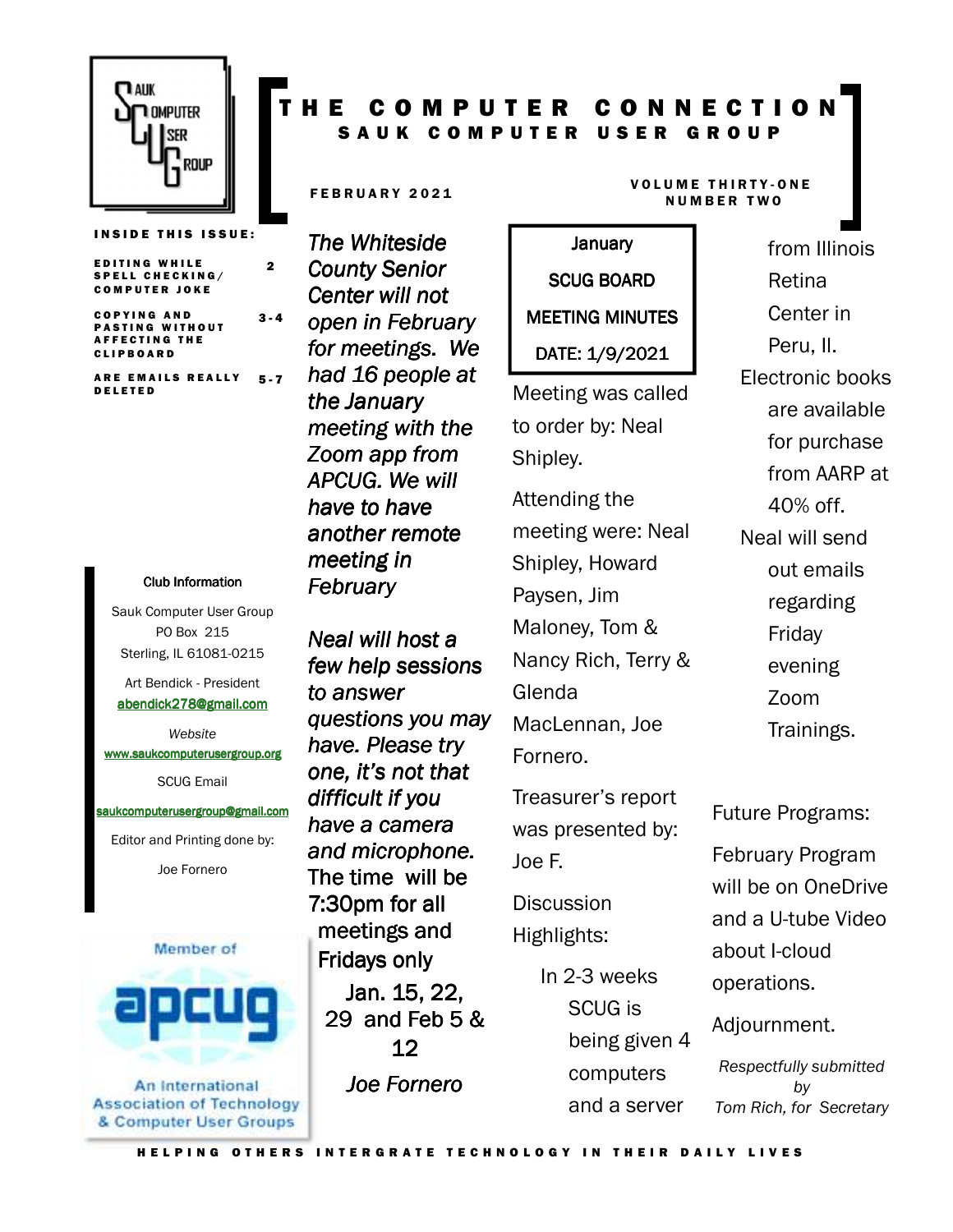## Editing While Spell **Checking** By Allen Wyatt

You already know that Word includes a powerful spell-checking utility. You may not know, however, that you can edit your document as you are spellchecking. I find this particularly useful, as I often recognize other, nonspelling errors as I am running the spell checker.

To do this, any time the spell-checker is prompting you to correct a word, press Ctrl+Tab. This changes the focus to your document and away from the spell-checker; you can now edit your document directly. If you prefer you can simply click the mouse pointer in your document, near the place where you want to make your edit.

When you are ready to resume spell-checking, simply click on Resume in the Spelling and Grammar dialog box (Word 2007 and Word 2010) or the Spelling task pane (later versions of Word). *By Allen Wyatt (last updated December 12, 2020) https://wordribbon.tips.net/*

*T006090\_Editing\_While\_Spell-Checking.html* 

Note the next meeting will be February 13th, the date in Golden Echo was wrong.

#### The Next Drawing

The regular drawing for next meeting whenever that happens, will be \$50 gift certificate from Candlelight, 2 - \$25 gift cards from local family restaurants and a 1Tb flash drive, a USB flashlight plus some misc. items.

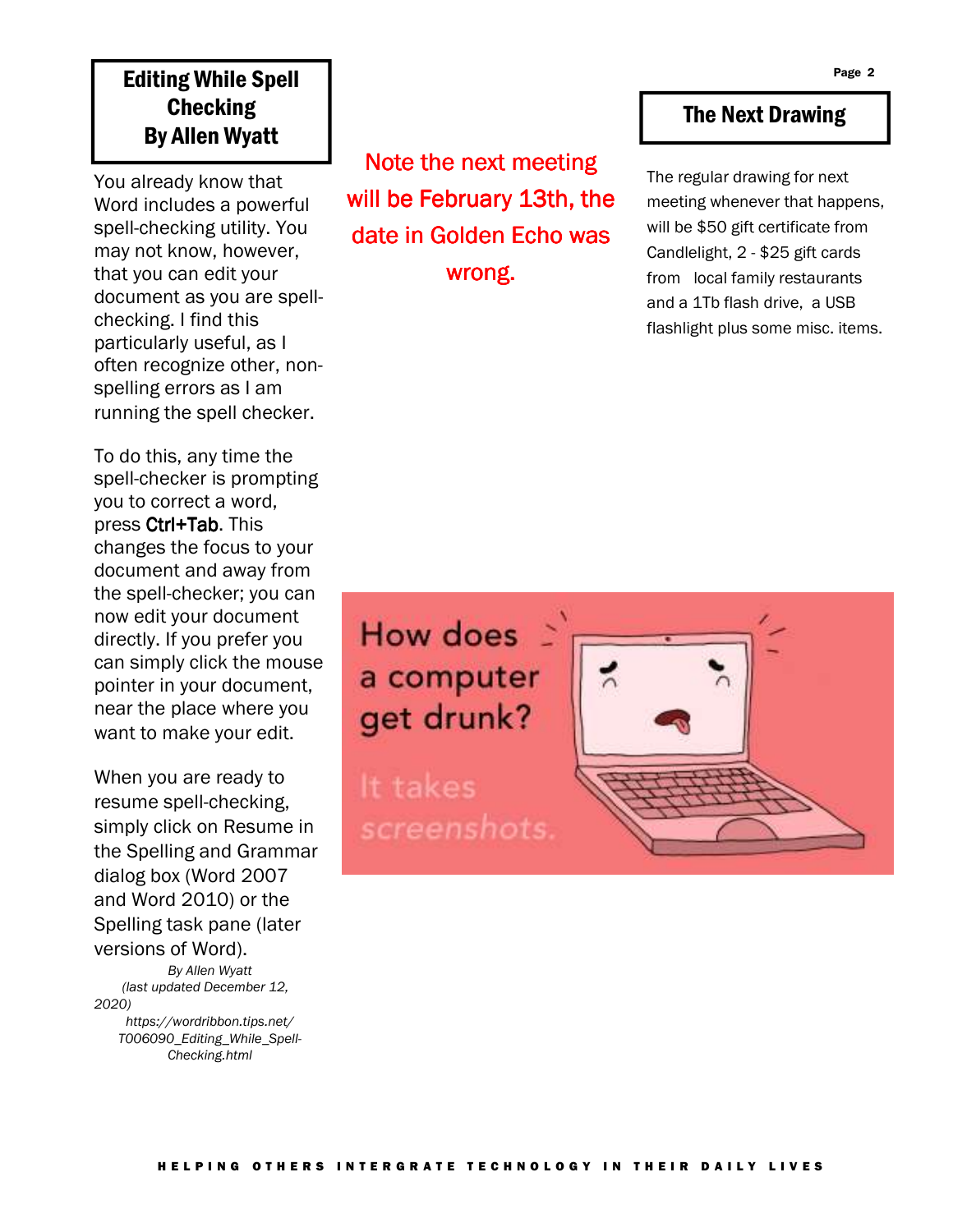## Copying and Pasting without Affecting the Clipboard By Allen Wyatt

Gary loves the Clipboard. In his job he creates many documents with the same information, so the Clipboard allows him to copy text and then paste it into a new document. There are times when Gary, though, wants to keep the text he currently has in the Clipboard with adding any more text when he copies something additional. Gary wonders if there is a way to copy and paste without affecting what is already in the Clipboard.

Actually, there are a number of different ways you can get around the Clipboard; I'll discuss five of them in this tip. Perhaps the easiest way is to rely on the specialized function keys that Word provides for moving or copying text. If you want to copy text, follow these steps:

- 1. Select the text you want to copy.
- 2. Press Shift+F2. The message *Copy to where?* appears in the status bar.
- 3. Move the insertion point to where you want the copy pasted.
- 4. Press Enter.

That's it; the text is copied and whatever you have in the Clipboard remains unaffected. If you want to move the text, the only change is that you would use F2 in step 2.

A different way to do this relies on the addition of the mouse. Follow these steps, instead:

- 1. Select the text you want to copy.
- 2. Locate in your document where you want to copy the text—just make sure you can see it on the screen.
- 3. Hold Shift+Ctrl as you right-click on the target location.

Again, the text is copied and whatever you have in the Clipboard remains unaffected. To move the text instead of just copying, just press Ctrl in step 3 instead of Shift+Ctrl.

A third technique you can use is to rely on the Office Clipboard. This is an expanded version of the Clipboard that is available by displaying the Home tab of the ribbon and clicking the small icon at the bottom-right of the Clipboard group. Doing so displays the Clipboard pane at the left side of

Page 3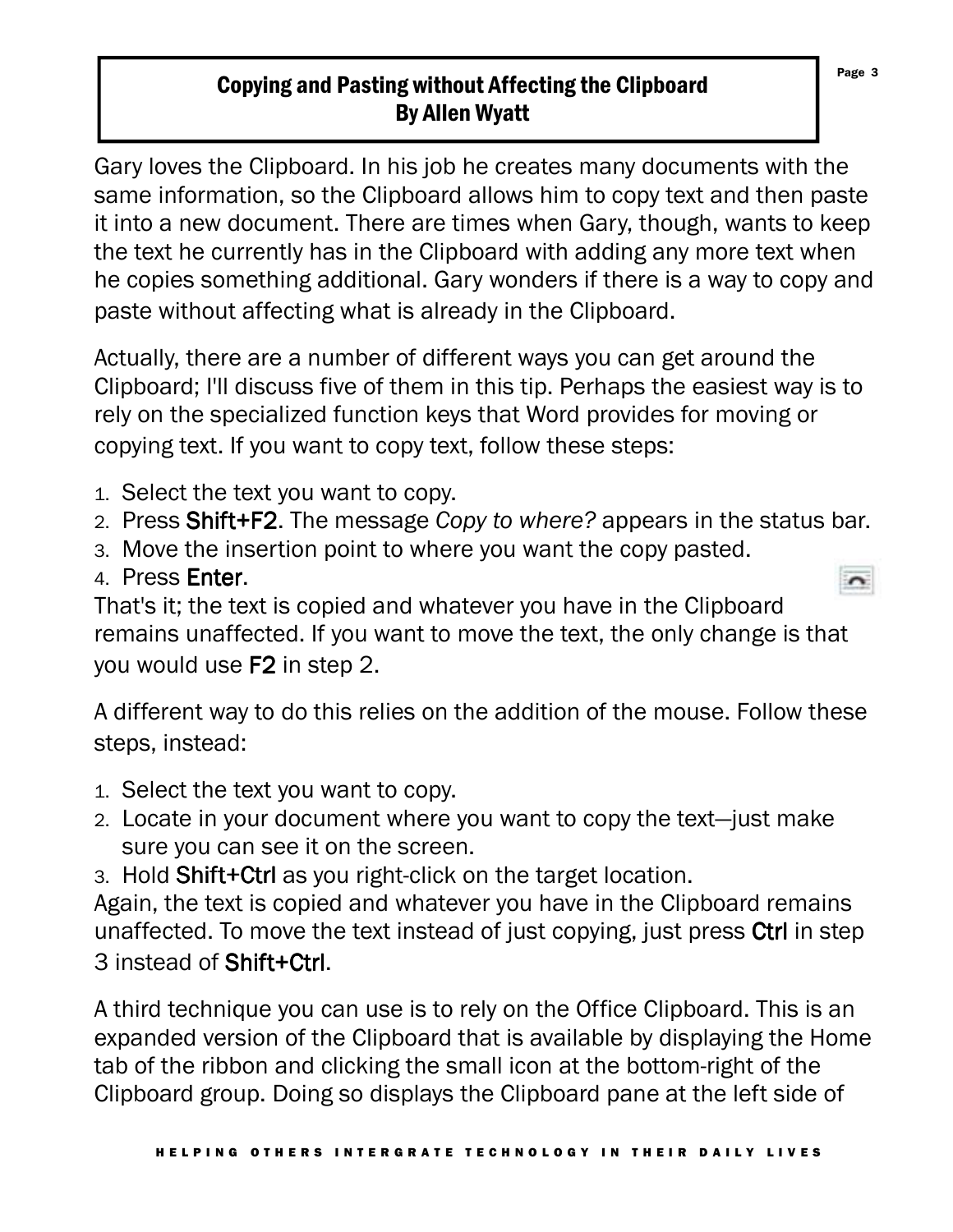the screen. The pane shows the last several items added to the Clipboard. This means that even if you press Ctrl+C or Ctrl+X, you don't really wipe out what was previously on the Clipboard—it is accessible through the Clipboard pane.

You should note that anything you copied or moved using the first two suggestions in this tip does not show up in the Clipboard pane, as those techniques bypass the Clipboard entirely. If you want to understand more about the Office Clipboard, you might find this tip to be helpful.

The fourth approach is to rely on what is essentially the Windows version of the Office Clipboard. This expanded keyboard was added to Windows 10, so if you have an older version of Windows, you can't use this approach. You can pull up the Windows Clipboard by pressing Win+V. If you have the Office Clipboard pane visible on the screen, when you press Win+V, you'll note that the contents of the two are very similar. The difference is that the Windows Clipboard is available anywhere in Windows, while the Office Clipboard is, as the name implies, available only in Office.

Finally, one approach that many people are not aware of is to rely on the Spike, which is different than the Clipboard. You can find more information about the Spike in this tip.

*By Allen Wyatt (last updated January 9 2020) https://wordribbon.tips.net/ T009956\_Copying\_and\_Pasting\_without\_Affecting\_the\_Clipboard.html*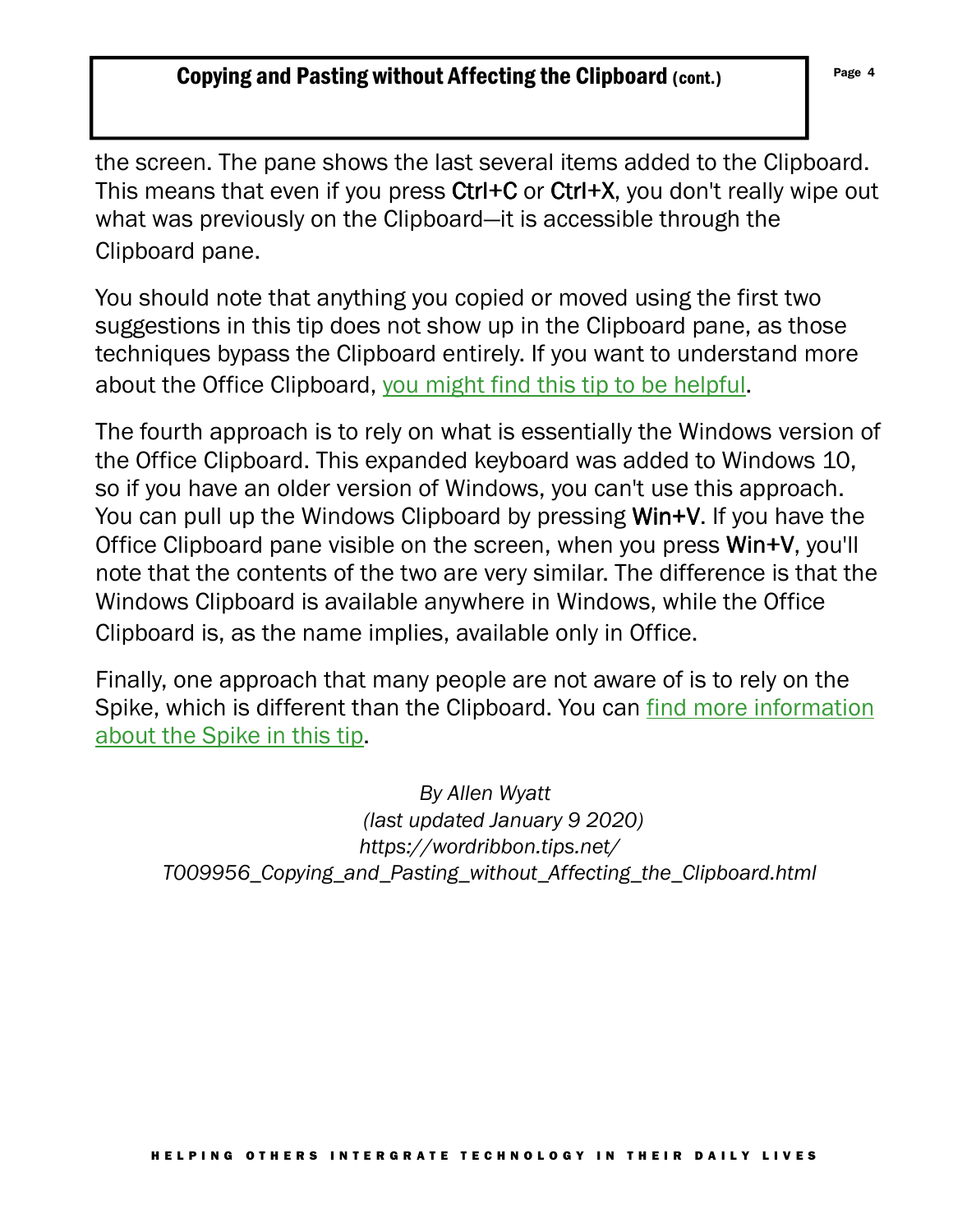#### Are Deleted Emails Really Deleted? By Leo Notenboom

"Permanently deleted" email may or may not be recoverable. Depending on the situation and motivation, that email could come back to haunt or help you.

It is said that deleted files are never completely erased unless you actually do so with the proper software. Does this also refer to emails? Once I erase an email (incoming or outgoing), does that stick around somewhere also?

When you "permanently" delete a file, the operating system just sets a flag or removes an entry from a list. The file's data remains on disk until the space is overwritten by other files some time later. This can allow some files to be "un" deleted if they haven't been overwritten.

Does the same apply to email messages?

It's … complicated.

Deleting email is similar to deleting a file on disk. Both can use recycle or trash bins, and both permanently delete when the bin is emptied. With an online service, there's no way to know what "permanent" means. In a desktop mail program, there are several ways a permanently deleted email might still be recoverable. Depending on the situation, backups (either your own or those of the service you use) might be a way to recover. And, of course, the person at the other end of the message — sender or recipient — could also have a copy.

# When deleted emails aren't really deleted

In most email programs and web interfaces, deleting a message doesn't actually delete it. Instead, the message is moved to a special folder, typically called "trash" or "deleted items". What happens next depends on the program or service.

Most online services automatically delete email from trash after some amount of time — usually 30 days. This gives you a month to change your mind and recover anything you didn't mean to delete.

Desktop email programs often have a setting controlling what happens to trash, so you can decide whether it's left alone until you explicitly empty it, or emptied automatically when you exit the program.

The real question is, what happens when deleted emails are actually deleted from the trash?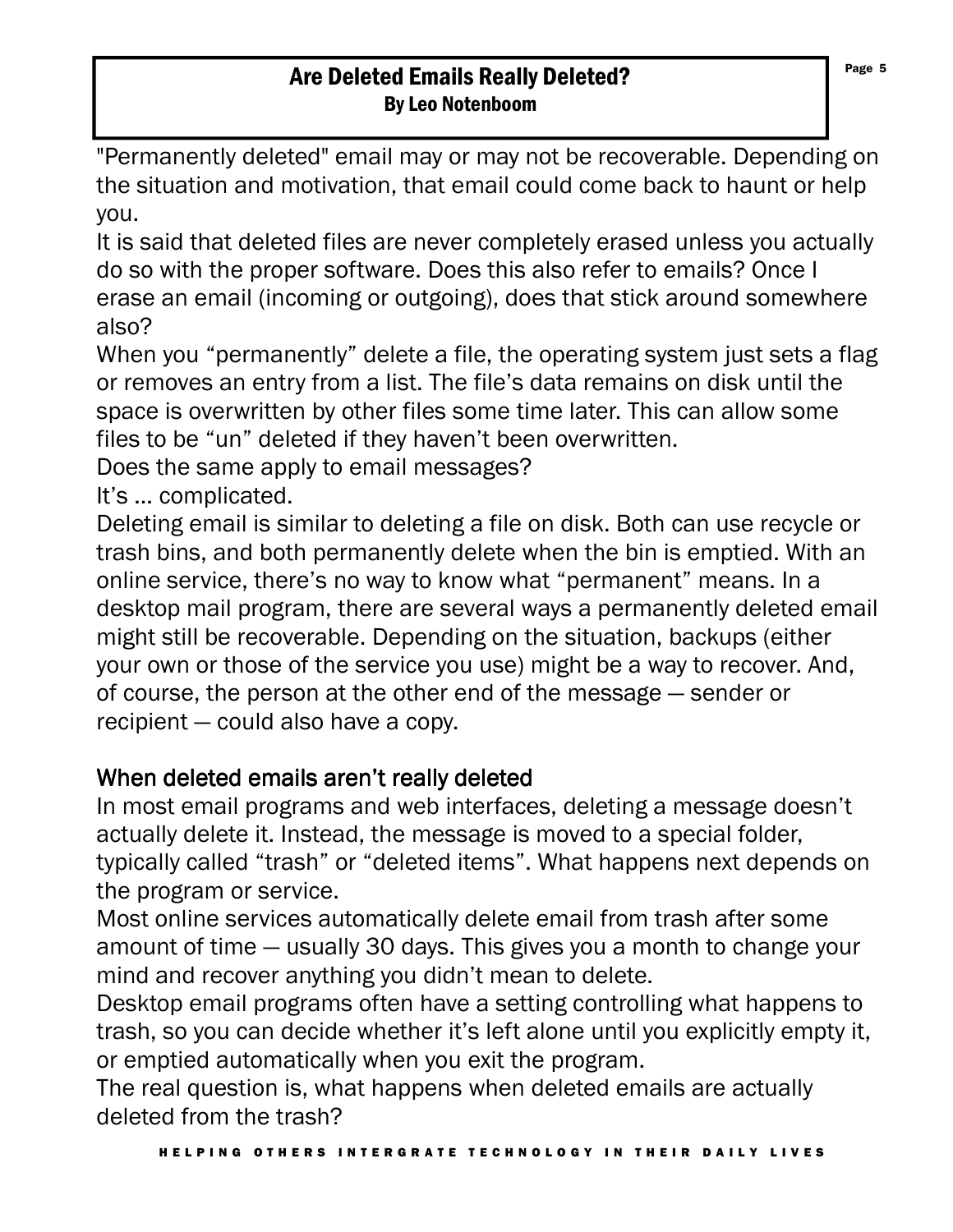## Are Deleted Emails Really Deleted? (cont.)

### Emptying trash online: we just don't know

When it comes to online services, we really don't know how trash is handled. It's hidden behind the service provider's interface. Chances are it varies from service to service, and in fact might even change over time; they're not obligated to tell us.

The practical effect for users, though, is that once an email has been removed from an online service's trash folder, it's gone.

There's no getting it back, except possibly in some exceptional circumstances I'll talk about in a moment.

### Emptying trash in programs: it varies

Desktop email programs store email on your computer in a variety of different ways. Some use a fairly complex database in a single file (see below for an explanation); some use a less complex file for each folder; and others use your operating system's disk structure, mapping email folders to disk folders and storing individual email messages as individual files.

What happens when trash gets emptied varies a great deal.

When the email program keeps individual messages as individual files, it's pretty safe to assume they behave exactly like deleted files, because they *are* deleted files. It's possible they could be undeleted.

Programs using database files, like Microsoft Office Outlook's PST files, can be much more complex. In the case of a PST, for example, when a message is deleted it's simply marked as deleted, but not overwritten until the space it was using is needed. Deleted mail might still exist in one form or another within the database for some time.

Using a "compact" operation, when the program provides it, removes the unused space so the database no longer has the message. The complication is that the compact function may *copy* the database to a new file and simply *delete* the old one. That means there may be a deleted copy of the old database that could be undeleted, still containing remnants of the deleted message.

I told you it could get complicated.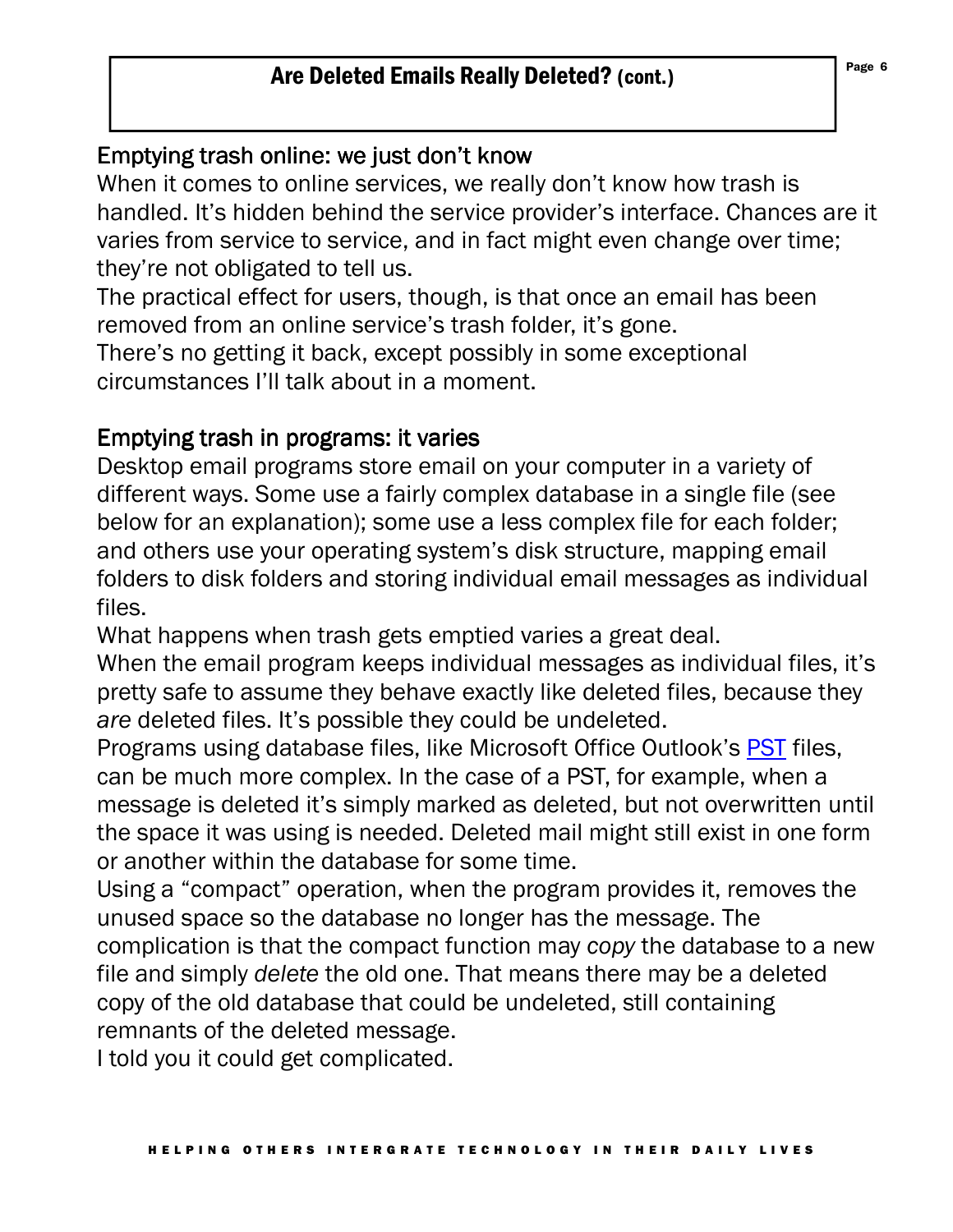#### Don't forget about backups

It's easy to overlook the impact of backing up when it comes to recovering deleted email.

That exceptional circumstance I mentioned earlier is exactly that: your online email service almost certainly backs up your account. We don't know how often or for how long, but in order to be able to recover from various types of failures, they need to have backups.

The irony is that these backups are useless to you and me. They exist to protect the service, not us. If you delete an email, the service won't retrieve it from their backups for you.

However, they could get a court order to retrieve an email from their backup. This means even if you've completely deleted an email, the service could possibly recover it from the backups they took before you deleted it.

The same is true for your own backups and your desktop email program. If you're backing up as you should, it's possible an email you've completely deleted from your desktop email program could be recovered from one of your backups.

#### Don't forget about the other person

Another scenario people often forget is that email, by definition, starts off with two copies: the copy in the sender's Sent Mail folder, and the copy received by the recipient.

Regardless of which you are — sender or recipient — it's always possible the email message might be recovered from the other.

Deleted emails can back to haunt you from this overlooked source.

By Leo Notenboom

https://askleo.com/deleted-emails-really-deleted/